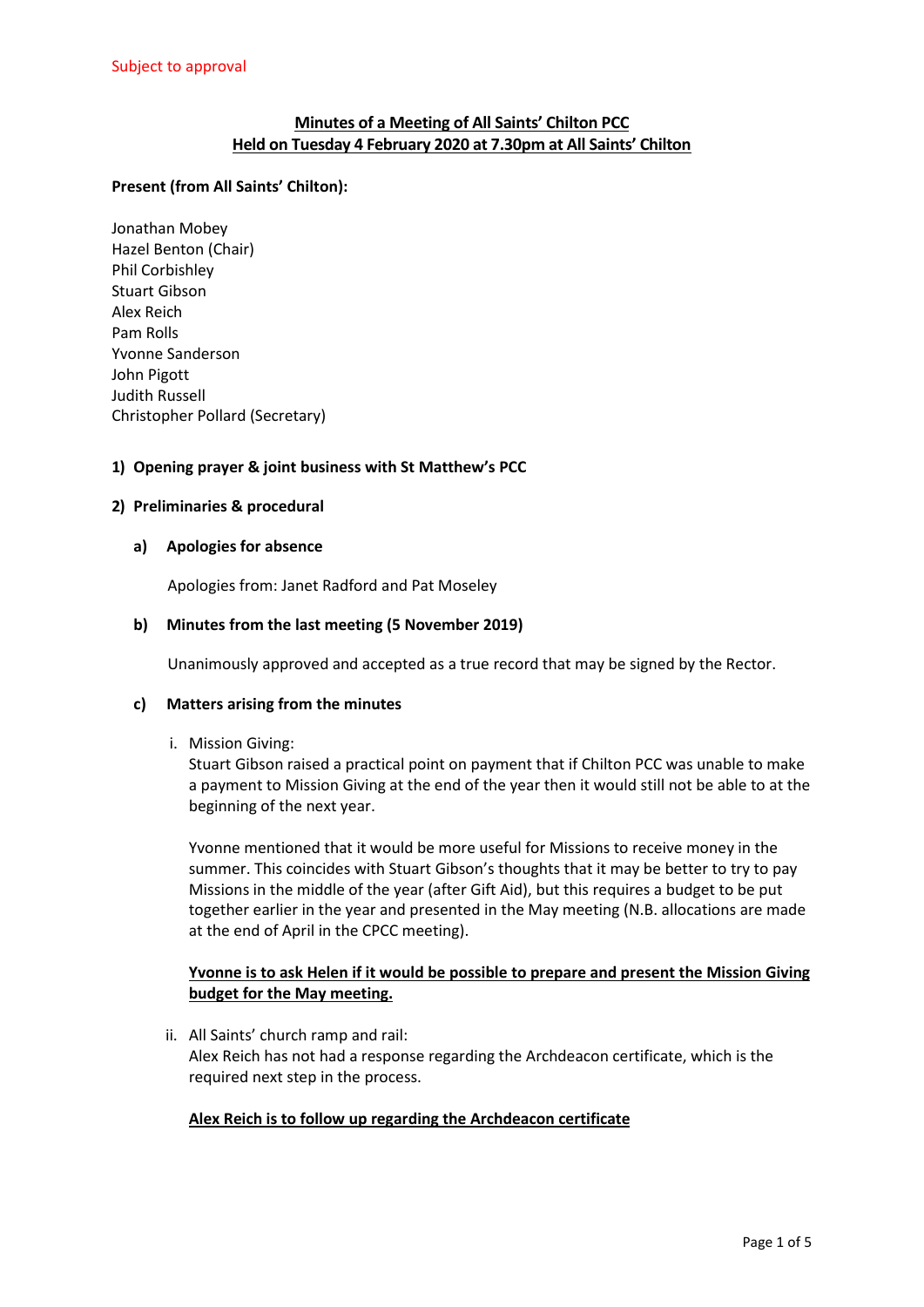iii. Paper L regarding the All Saints' church fabric repairs budget was determined to be correct.

John Pigott proposed the fabric repairs budget (Paper L) for approval Alex Reich seconded Unanimously approved

### **d) Decision by Standing Committee**

No decisions of the standing committee were required.

### **3) Focus items and business from annual cycle**

### **a) Sections 1 to 4 of the 2019 Annual Report (Paper B)**

Approved during the joint PCC meeting earlier in the evening

### **b) Sections 5 to 6 and the appendices of the 2019 Annual Report (Paper B)**

No comments were made on the report.

The PCC wanted to record their gratitude and thanks to Carol Pigott for her hard work in preparing the annual report.

### **c) Annual Meeting Agenda (Paper C)**

It was confirmed that the annual meeting will be held on Sunday 19 April at 10.25am after the Church service (as the incorrect date was listed in section 9 of the agenda for this meeting).

Jonathan Mobey proposed the Annual Meeting Agenda (Paper C) for approval Judith Russell seconded Unanimously approved

#### **4) Fabric**

# **a) Annual Fabric and Ornaments Report (Paper F, which is also included within the Annual Report, Paper B)**

It was noted that Paper F was already approved earlier in the meeting when Paper B was approved.

#### **b) Fabric Snapshot (Paper G), and Repeating Maintenance Jobs (Paper I)**

i. West House boundary wall issue

Since the last meeting Alex Reich has sent two emails to the owners of West House with delivery receipts, but has not received a response to date. Alex posted hard copy printouts of the emails to West House's letterbox in case they had not received the emails. When posting the letters, Alex also rang the doorbell. However, Alex has did not receive a response at the door nor to the hard copy printouts.

Pam Rolls explained that she had carried out research on documents listed in the Land Registry, and the surveys carried out on the Rectory and its grounds in 1934 and 1940 by the diocesan surveyor. These documents clearly showed that the boundary wall is not the responsibility of the church, but is the liability of the incumbents living in the houses.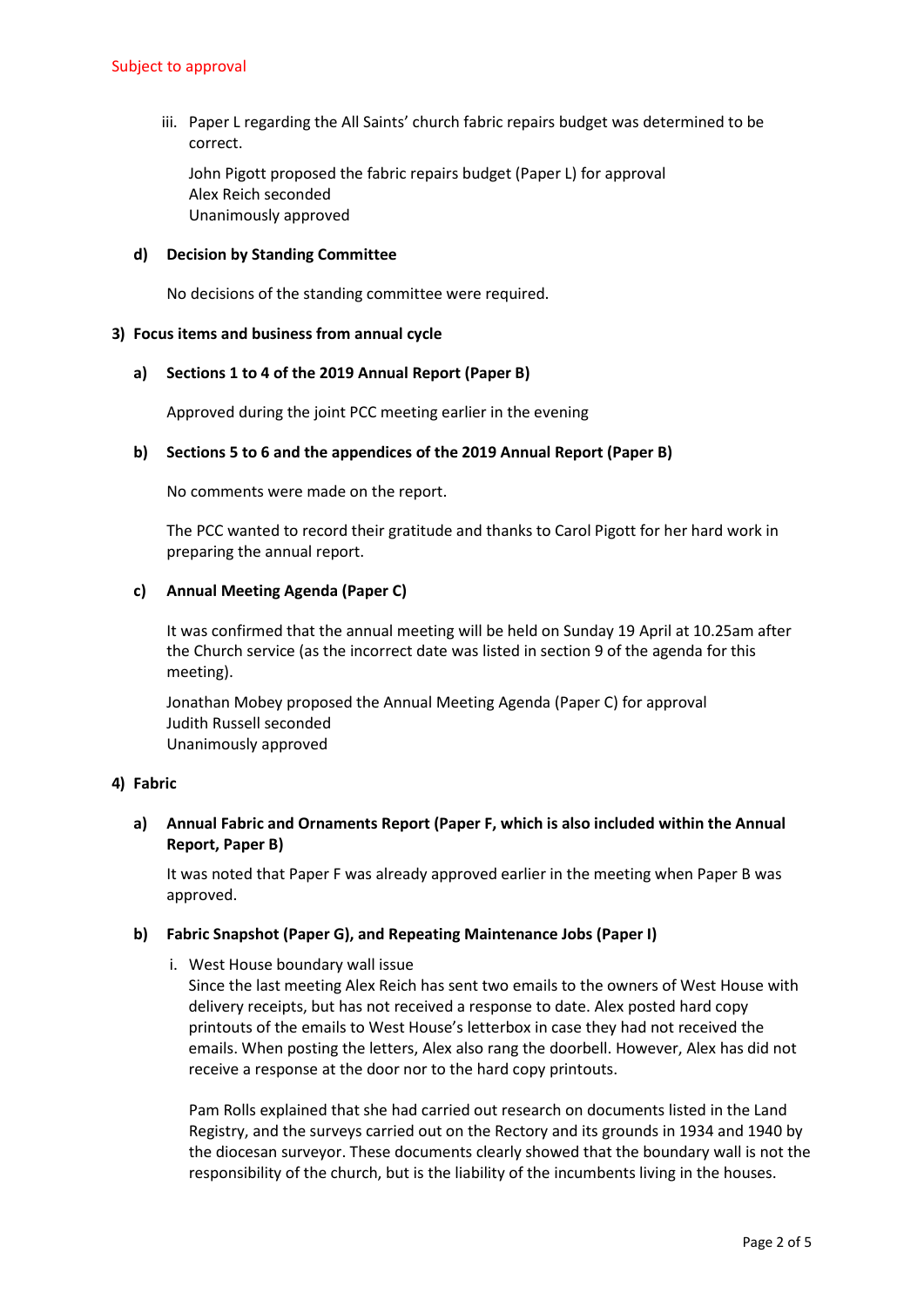The concern of the PCC is that the wall may fall and injure someone; it seems as though it is only currently standing due to the ivy holding it together.

The PCC decided that another letter should be sent to the three houses including the documentation proving their responsibility and liability for the wall and to send the letters by recorded delivery.

**Alex Reich to prepare a first draft of the letter to contain evidence of ownership for the wall. This will be reviewed by Christopher Pollard, Pam Rolls and Jonathan Mobey. Once finalised Alex Reich will send a copy the letter by recorded delivery to the three houses that own the wall.** 

## **5) Finance**

## **a) Chilton Financial Statement 2019 (Paper J)**

- i. The PCC wanted to record its thanks to: Stuart Gibson for the useful, detailed report; and to God for a positive year of being able to pay everything the PCC had set out to pay with a £4,000 carryover into this year.
- ii. It was asked whether the excess £4,000 could go into the Missions Giving budget. Stuart Gibson mentioned that this was a possibility, but a Mission Giving budget (discussed in  $2(c)(i)$  above) would be required first, and there might be other projects that the PCC may determine need this money first.
- iii. It was further noted that fundraising will still be required this year (which will tie in with the fundraising schedule discussed last CPCC meeting), and that we are steadily chipping away at the Path project debt.

John Pigott proposed Chilton Financial Statement 2019 (Paper J) for approval Pam Rolls seconded Unanimously approved

## **b) All Saints' Church Budget 2020 (Paper L)**

- i. It was noted that a deficit budget had been drawn up, and that the income projection was lower than last year's actual income as (last year) there were a number of generous unrestricted donations.
- ii. It was further noted that a deficit budget had been drawn up and approved last year, but that we had done well (ending up with a £4,000 carryover).

Alex Reich proposed the All Saints' Church Budget (Paper L) for approval Judith Russell seconded Unanimously approved

#### **c) Revenue Account January 2020 (Paper K)**

- i. It was noted that everyone is content with Paper K.
- ii. CAP:

Previously, CAP had received a large donation of £7,500 and had been receiving annual, restricted donations from individuals, but these are no longer being paid.

It was noted that the CPCC's previous commitment to CAP had been to pay £4,500/year for 3 years. CAP is now requesting £5,000/year from CPCC (but the PCC is unsure if the request includes a commitment of a number of years).

The PCC decided that it may be a good idea to try to request funding from the wider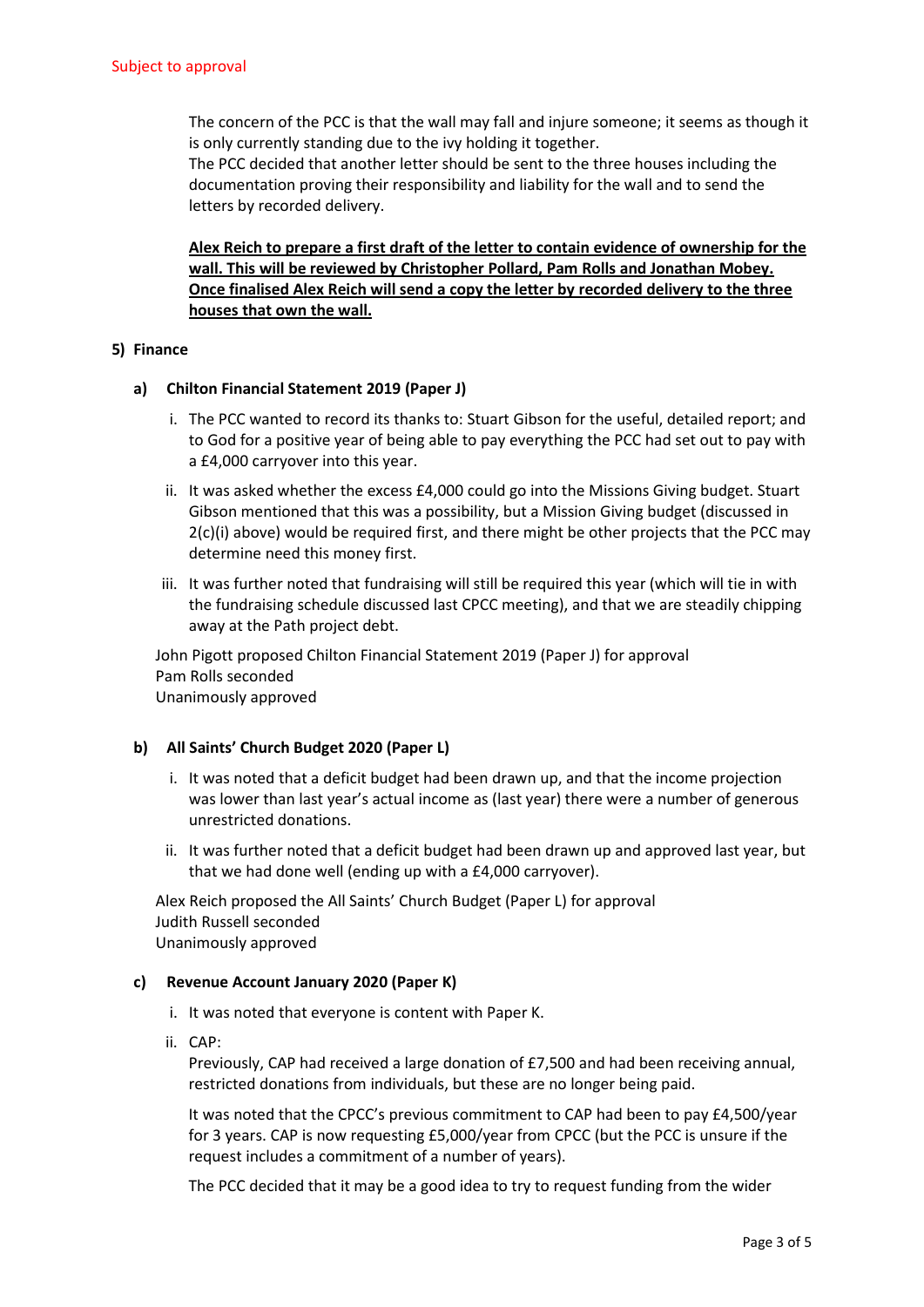community through the Broadsheet and Chronicle, to try to replace the individuals' funding. This should include a note that CAP is accepting new clients again and may be a good idea to tie in with the CAP celebration day in March with a talk during a church service.

It was noted that Liz Roberts (as an advocate for Chilton and Harwell) may be the best person to do this), or perhaps Naomi Gibson could do the talk in church.

# **Jonathan Mobey is to ask Liz Roberts whether she would be able to produce a promotion for CAP to go in the Broadsheet and Chronicle, and she or Naomi Gibson could do and talk in the church service to tie in with the CAP celebration day.**

iii. Card reader in church services

It was discussed that it would be good to trial the use of the card reader in church services (that will attach to either a phone or tablet).

# **The Church Wardens shall decide the location of where to place the reader and connected phone/tablet for services.**

iv. Friends Scheme

It was noted that Harwell do a friends scheme that is mainly aimed towards friends located in America. The discussion revolved around whether it would be useful to do this for Chilton.

Hazel Benton mentioned that she had experience of this in another church, and researchers at the time decided not to do it as (anecdotally) other old churches found that when the church wanted to make changes to the interior, the friends vetoed the changes.

Stuart Gibson mentioned that it may be better to have specific fundraising projects, as this (generally) seemed to attract more support and donations.

It was noted that the friends scheme could be set up without granting the friends any further rights, and didn't need to be mutually exclusive with specific fundraising projects; it could just be set up as another way to donate to reach a wider community.

The general consensus was that the PCC did not want a friends scheme at this time.

## **6) Health & Safety (Paper E)**

A decision regarding the Health & Safety poster vs leaflets had been decided during the joint PCC meeting earlier in the evening

## **7) Services**

## **a) Pebbles Family Service on Easter Sunday**

The Pebbles Service had fallen on Easter Sunday by default. This could be changed on review if required, but the PCC was happy to table it in for now.

## **8) Any other business**

## **a) Food donation**

Yvonne Sanderson noted that the future location of the foodbank was uncertain as the previous premises were no longer available, and wondered whether there was any space at Harwell Church Hall.